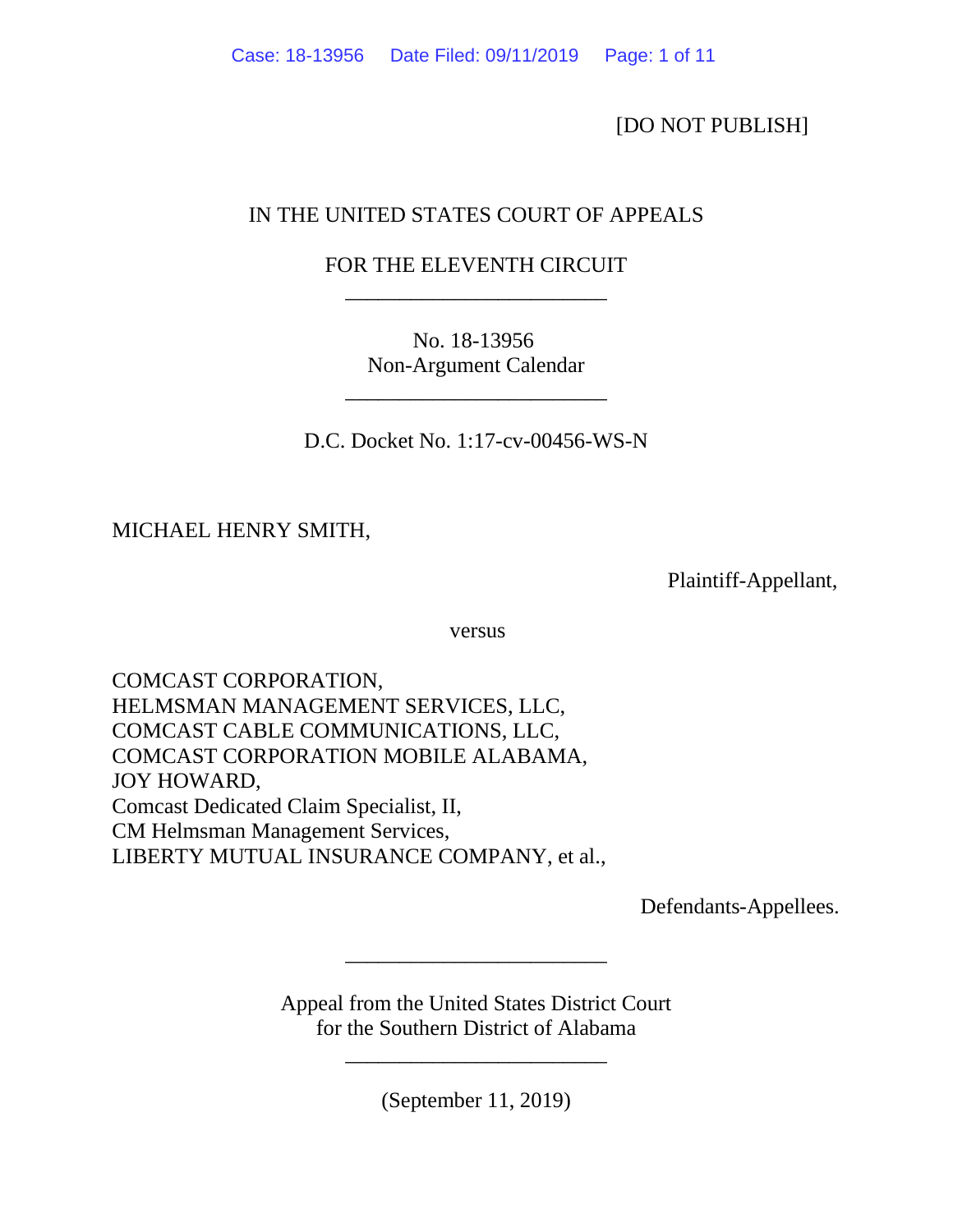Before WILLIAM PRYOR, MARTIN, and GRANT, Circuit Judges. PER CURIAM:

Michael Smith, proceeding pro se, appeals the district court's dismissal with prejudice of his complaint against several named defendants and two fictitiously named defendants. On appeal, Smith argues that removing his case to the district court was improper because the fictitiously named defendants destroyed complete diversity, as would be shown by required discovery. Finding no error on this, the only issue Smith has raised, we affirm.

I.

This case began with a routine cable installation. According to Smith's allegations, a pair of Comcast technicians came to his home to install equipment for him to use Comcast's phone and internet services. While there, the technicians permanently damaged the ethernet port of Smith's laptop. Smith then reported the damage to Comcast and complained about other issues, including problems with the billing of his account.

As Smith sees it, his complaints inspired Comcast to send two area supervisors to his home "to physically intimidate [him] into withdrawing [his] complaints." Smith alleged that these two men "beat" on his door "loudly," "demanded that [he] step outside," assumed "threatening postures," "flanked" him, and "spoke to [him] in a coarse fashion."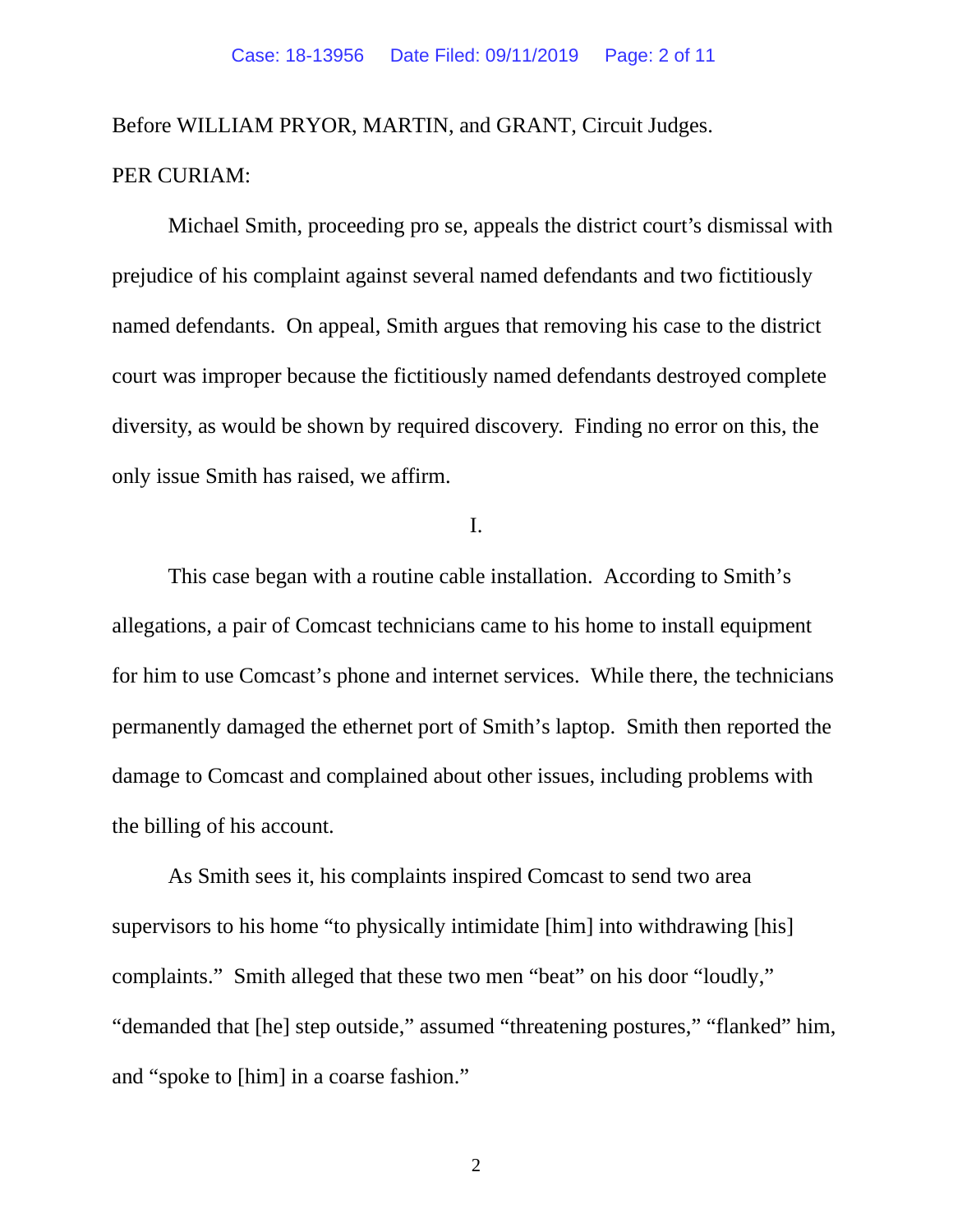Smith, an Alabama citizen, filed suit in Alabama State court for intentional infliction of emotional distress and fraudulent billing, among other claims. Smith's complaint fictitiously named the area supervisors as "Number One," described as a "white male with grey hair, a long mustache and a mother of pearl shark's tooth ear[r]ing," and "Number Two," described as a "white male with dark hair and clean shaven." Smith's complaint also named the following defendants: Comcast Corporation; Comcast Cable Communications, LLC; Helmsman Management Services, LLC; Liberty Mutual Insurance Company; Joy Howard; Brian Roberts; Xfinity, Inc.; and Comcast Corporation Mobile Alabama. Smith sought \$5,000,000 in damages.

Under 28 U.S.C. § 1441(b), the defendants removed the case to federal court based on diversity of citizenship. Smith objected, but the district court found that it had diversity jurisdiction. Specifically, based on the defendants' declarations, the court found that 1) Xfinity, Inc. and Comcast Corporations Mobile Alabama did not exist, 2) the fictitiously named defendants were irrelevant to diversity jurisdiction, and 3) the other named defendants were completely diverse.

Later, the district court dismissed Smith's complaint without prejudice, prompting Smith to file an amended complaint (with substantially similar allegations). After amending his complaint, Smith browsed LinkedIn and found Paul Douglas, a man Smith believed to be the fictitiously named defendant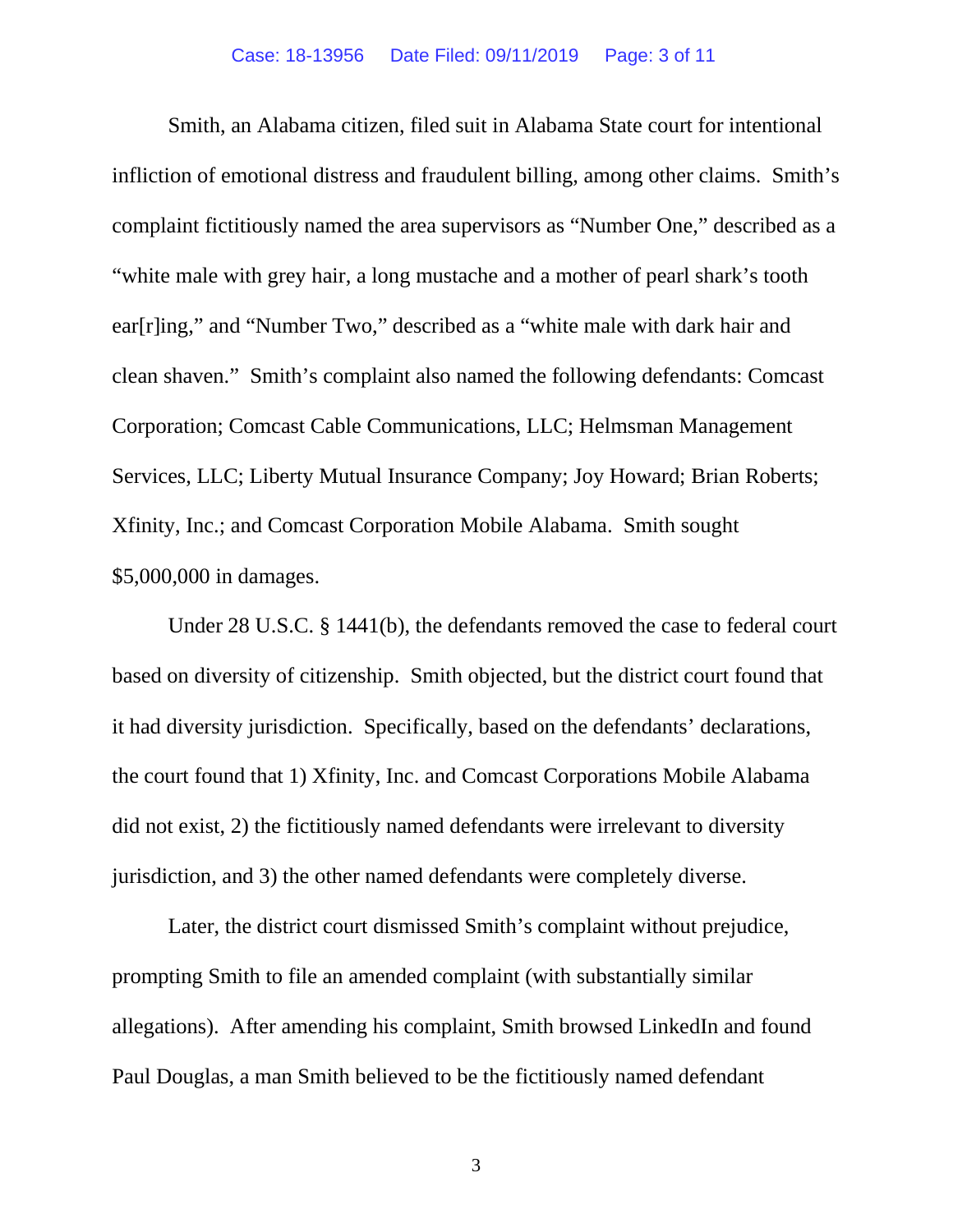Number One. Based on this information, Smith moved to amend his complaint a second time "to correct the name" of defendant Number One by naming Douglas as a party. The district court denied Smith's motion to amend, and in a series of orders, the court dismissed claims against each defendant for failure to state a claim.

Next, Smith sought to challenge the final judgment in the district court. His motion, however, contained no briefing, nor did Smith submit briefing prior to the district court's deadline for doing so. Accordingly, the court denied Smith's motion. Smith appeals.

## II.

### A.

Before turning to the issue Smith raises on appeal, we must address the threshold issue of our own jurisdiction. The defendants contend that our jurisdiction is limited to the district court's post-judgment orders because Smith's notice of appeal specifically designated only those orders. We are not persuaded.

Federal Rule of Appellate Procedure  $3(c)(1)(B)$  requires that a notice of appeal "designate the judgment, order, or part thereof being appealed." This Court "will not expand" a notice of appeal "to include judgments and orders not specified unless the overriding intent to appeal these orders is readily apparent on the face of the notice." *Osterneck v. E.T. Barwick Indus., Inc.*, 825 F.2d 1521, 1528 (11th Cir.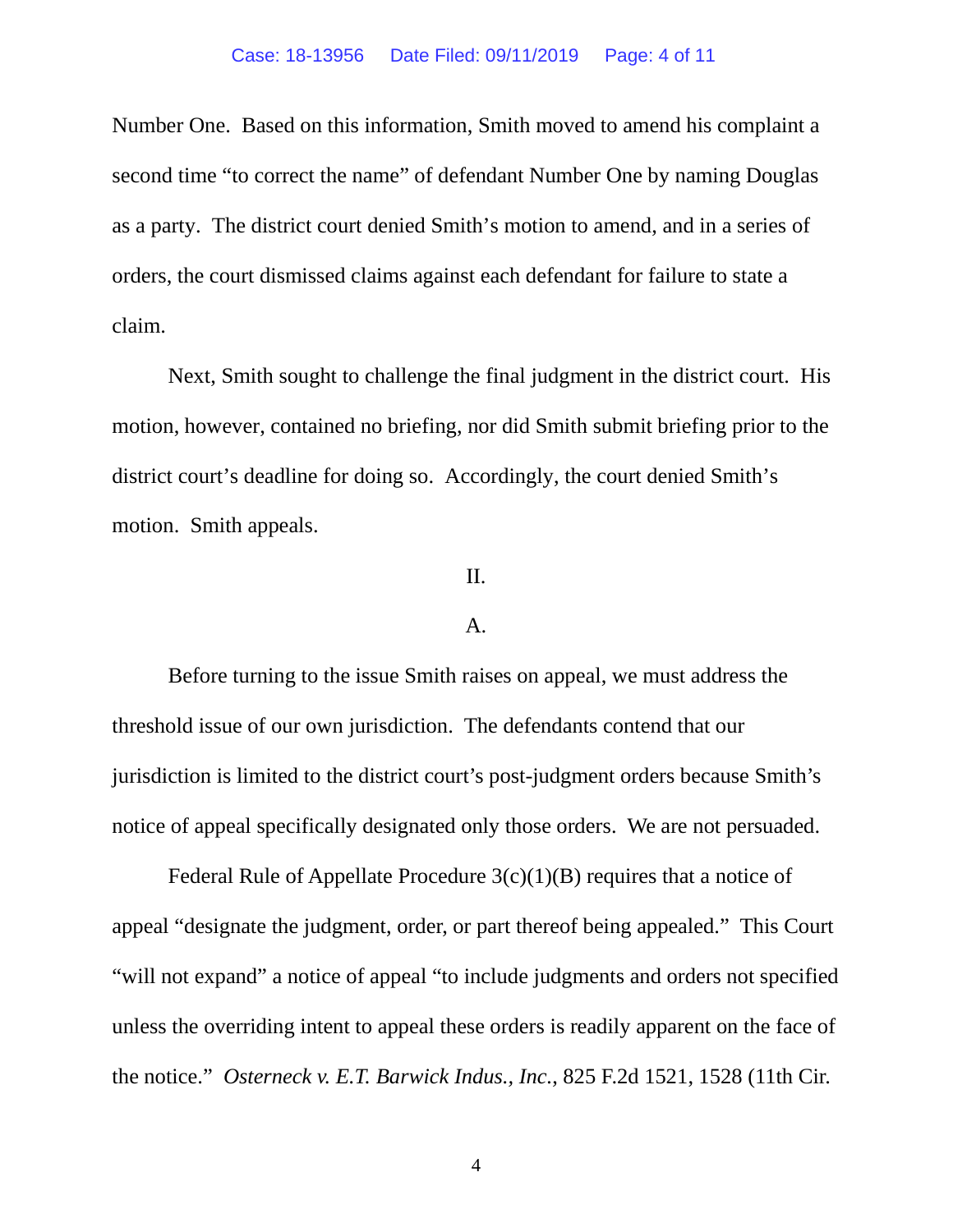#### Case: 18-13956 Date Filed: 09/11/2019 Page: 5 of 11

1987). That said, we liberally construe the notice, at least when any "defect . . . 'did not mislead or prejudice the respondent.'" *Nichols v. Alabama State Bar*, 815 F.3d 726, 730 (11th Cir. 2016) (per curiam) (quoting *Foman v. Davis*, 371 U.S. 178, 181 (1962)). In that vein, we have long been "committed to the more liberal rule that, where it is obvious that the overriding intent was effectively to appeal, we are justified in treating the appeal as from the final judgment." *United States v. Stromberg*, 227 F.2d 903, 904 (5th Cir. 1955). And an "appeal from a final judgment draws in question all prior non-final orders and rulings which produced the judgment." *Barfield v. Brierton*, 883 F.2d 923, 930 (11th Cir. 1989).

Here, the title of Smith's notice specifies that he appeals "all of the orders dismissing this action," showing his overriding intent to appeal effectively. As recognized by the district court's docket, Smith appeals from the final judgment the quintessential order "dismissing this action." We therefore have jurisdiction to consider non-final orders, including the order finding jurisdiction and orders denying discovery, that are steps toward the final judgment "rather than being separate from that progression." 16A Charles Alan Wright et al., *Federal Practice and Procedure* § 3949.4 (4th ed. 2008) ("A notice of appeal that names the final judgment suffices to support review of all earlier orders that merge in the final judgment . . . at least if the earlier orders are part of the progression that led up to the judgment rather than being separate from that progression."). In any event, the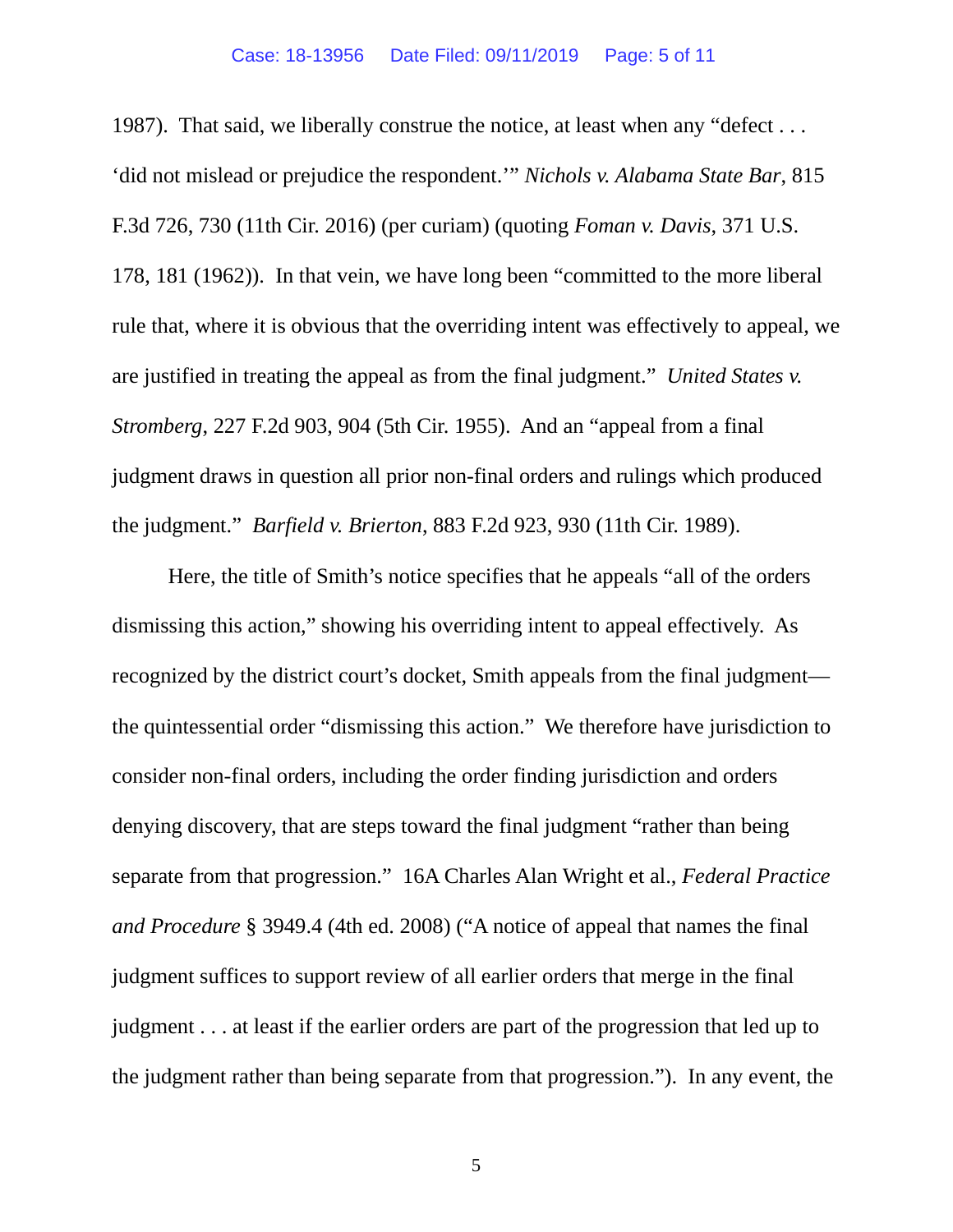defendants are "not prejudiced in the least" by our consideration of Smith's removal arguments because the removal "issue has been fully briefed by both parties." *See KH Outdoor, LLC v. City of Trussville*, 465 F.3d 1256, 1260 (11th Cir. 2006).

Besides, "because a federal court is powerless to act beyond its statutory grant of subject matter jurisdiction," we not only *can* consider the district court's subject-matter jurisdiction but also *should* "raise the question . . . at any point in the litigation where a doubt about jurisdiction arises." *Smith v. GTE Corp.*, 236 F.3d 1292, 1299 (11th Cir. 2001).

### B.

Smith argues that removal was improper because the defendants knew or should have known that the fictitiously named defendants were citizens of Alabama, his own State of citizenship. Relatedly, he argues that required discovery would reveal the parties' identities and thus show that removal was improper. We review de novo whether the district court had subject-matter jurisdiction following removal. *Castleberry v. Goldome Credit Corp.*, 408 F.3d 773, 780–81 (11th Cir. 2005). We review the district court's denial of discovery for abuse of discretion. *Harrison v. Culliver*, 746 F.3d 1288, 1297 (11th Cir. 2014).

A defendant may remove a case from state court to federal court if the federal court has original jurisdiction over the case. 28 U.S.C. § 1441(a). District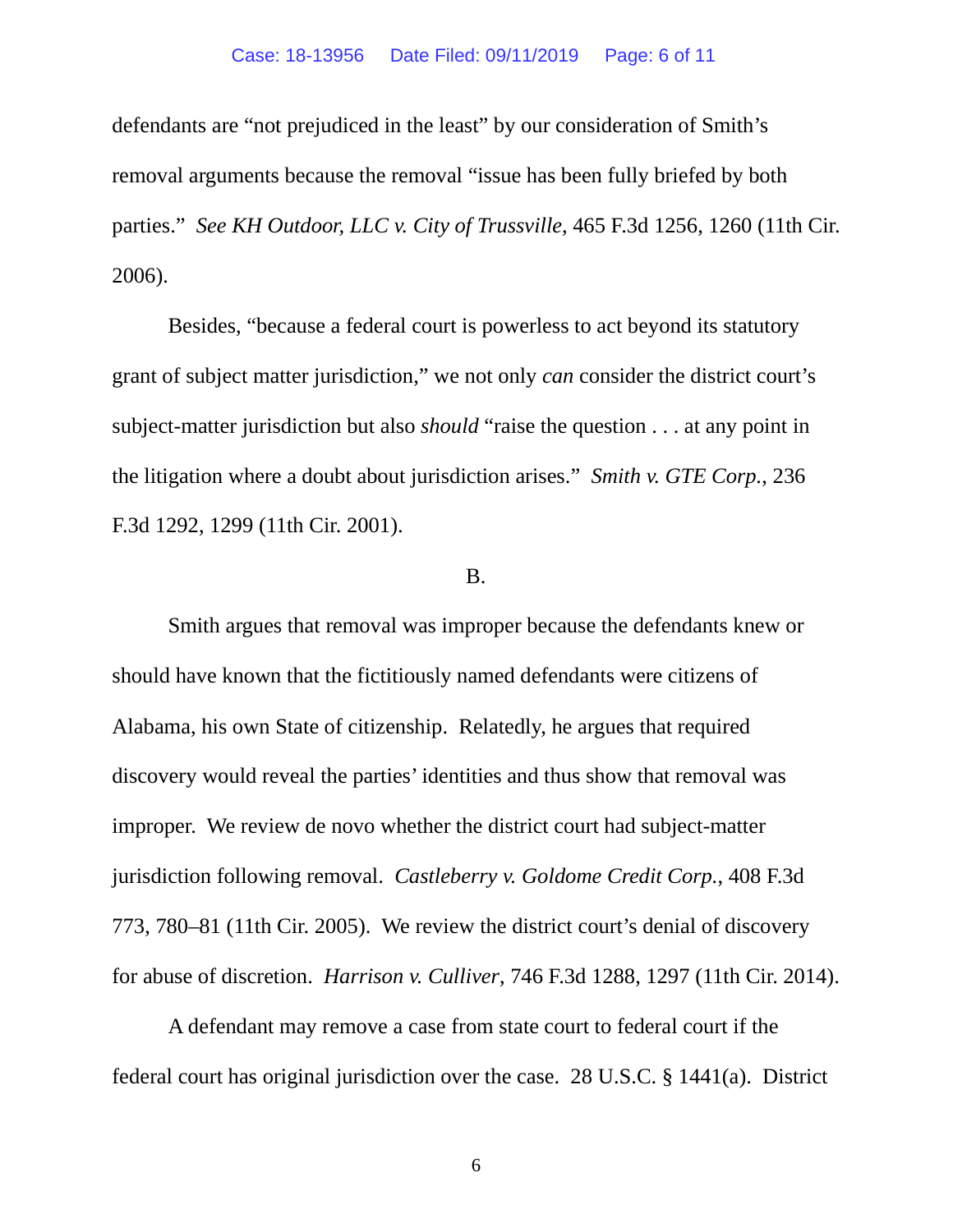courts have original, diversity-based jurisdiction over a civil action when 1) the amount in controversy "exceeds the sum or value of \$75,000" and 2) each plaintiff is a citizen of a different state from each defendant. *Id.* § 1332(a). A removal case based on diversity jurisdiction must be remanded to state court if the parties are not completely diverse. *See Henderson v. Wash. Nat. Ins. Co.*, 454 F.3d 1278, 1281 (11th Cir. 2006). "[T]he burden is on the party who sought removal to demonstrate that federal jurisdiction exists." *Friedman v. N.Y. Life Ins. Co.*, 410 F.3d 1350, 1353 (11th Cir. 2005) (citation omitted).

The parties do not contest that this case meets the amount-in-controversy requirement because the complaint demands damages of \$5,000,000. And the district court properly found complete diversity between Smith and the named, existing defendants. Still, Smith argues that the fictitiously named defendants destroyed complete diversity.

The text of the removal statute forecloses Smith's arguments: "In determining whether a civil action is removable on the basis of [diversity jurisdiction], the citizenship of defendants sued under fictitious names shall be disregarded." 28 U.S.C. § 1441(b)(1). Even if "the fictitious defendants were likely" not diverse, their citizenship must "be disregarded for purposes of diversity jurisdiction." *Walker v. CSX Transp. Inc.*, 650 F.3d 1392, 1395 n.11 (11th Cir. 2011). And for a removed case, "diversity jurisdiction is determined . . . at the time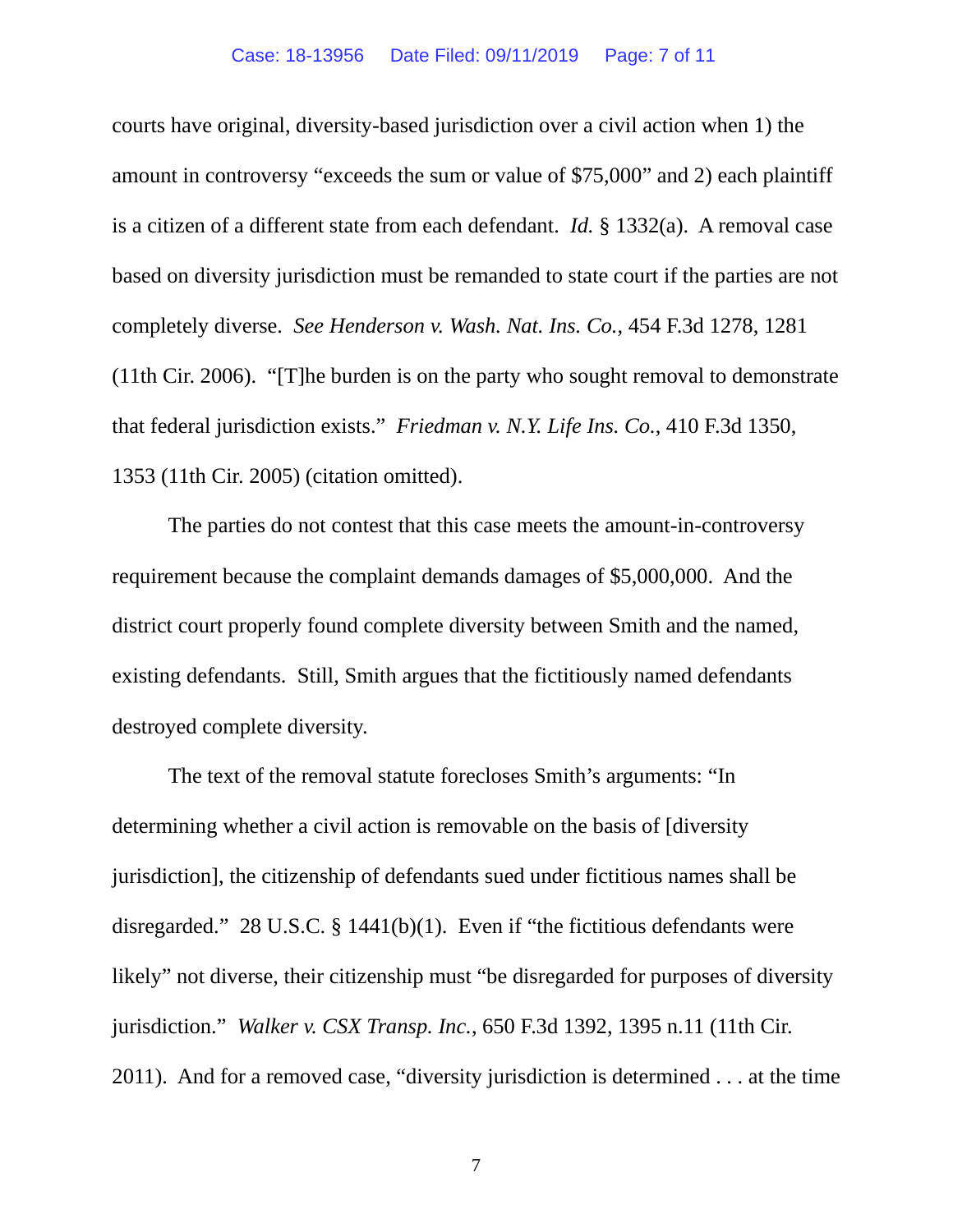of removal." *Thermoset Corp. v. Bldg. Materials Corp of Am.*, 849 F.3d 1313, 1317 (11th Cir. 2017) (citation omitted).

Under these legal rules, the district court rightly "disregarded" the citizenship of the fictitiously named defendants when it assessed its jurisdiction "at the time of removal." For removal purposes, the law does not care whether the named defendants knew the citizenship and true names of the fictitiously named defendants. After all, even when the fictitiously named defendants were "likely" not diverse, we have "disregarded" their citizenship. And for a similar reason, the district court did not abuse its discretion by rejecting discovery on the removal issue: when assessing removal, the citizenship of fictitiously named defendants must be "disregarded," not discovered.

Smith responds that he so precisely described the fictitiously named defendants that their fictitious names are surplusage. In so arguing, Smith apparently relies on our fictitious-party-pleading rules. Our caselaw generally forbids fictitious-party pleading—that is, claims against fictitious or non-existent parties are usually dismissed. *See Richardson v. Johnson*, 598 F.3d 734, 738 (11th Cir. 2010) (per curiam). We have, however, "created a limited exception to this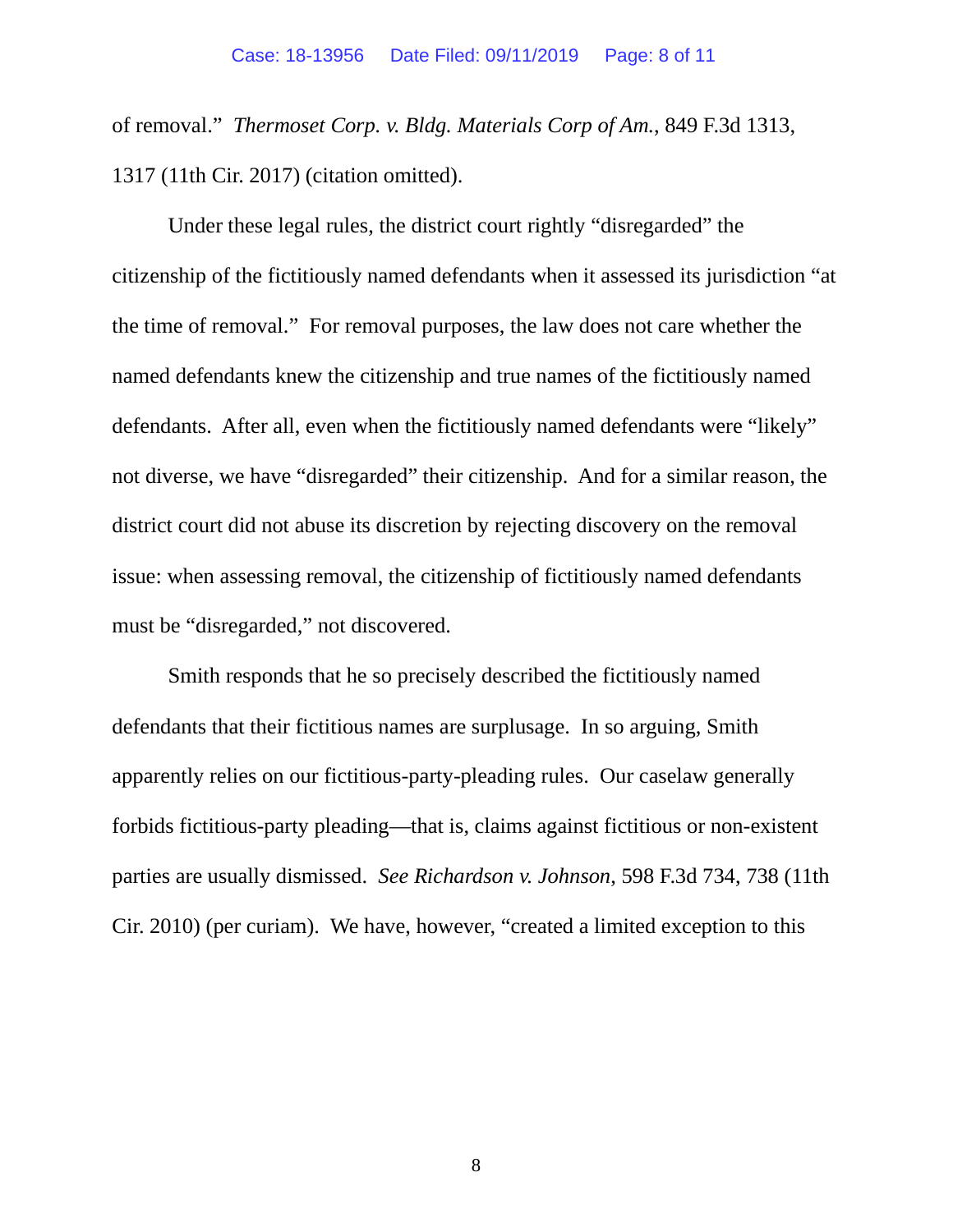rule when the plaintiff's description of the defendant is so specific as to" make the fictitious name, "at the very worst, surplusage." *Id.* (citation omitted).<sup>[1](#page-8-0)</sup>

We have never held that this pleading-based exception applies to the removal statute. Such a holding would seem inconsistent with the removal statute's text—which appears to direct courts to categorically disregard "the citizenship of defendants sued under fictitious names," regardless of how specifically those defendants are described.

But even if the exception applied, Smith has not described the fictitiously named defendants with sufficient precision to fit within our "limited exception." To be sure, we have allowed suit against a fictitious defendant described as "Chief Deputy of the Jefferson County Jail John Doe," but that is only because the description identified the *one* "person in charge of the Jefferson County Jail." *Dean v. Barber*, 951 F.2d 1210, 1215–16 & n.6 (11th Cir. 1992). But in *Richardson* we upheld a district court's dismissal of claims against the vaguely identified "John Doe (Unknown Legal Name), Guard, Charlotte Correctional Institute." 598 F.3d at 738. That description, we explained, "was insufficient to identify the defendant among the many guards employed at CCI." *Id.* 

<span id="page-8-0"></span> $<sup>1</sup>$  Smith raised this argument below but not on appeal. We consider the argument as part</sup> of our independent duty to assess subject-matter jurisdiction.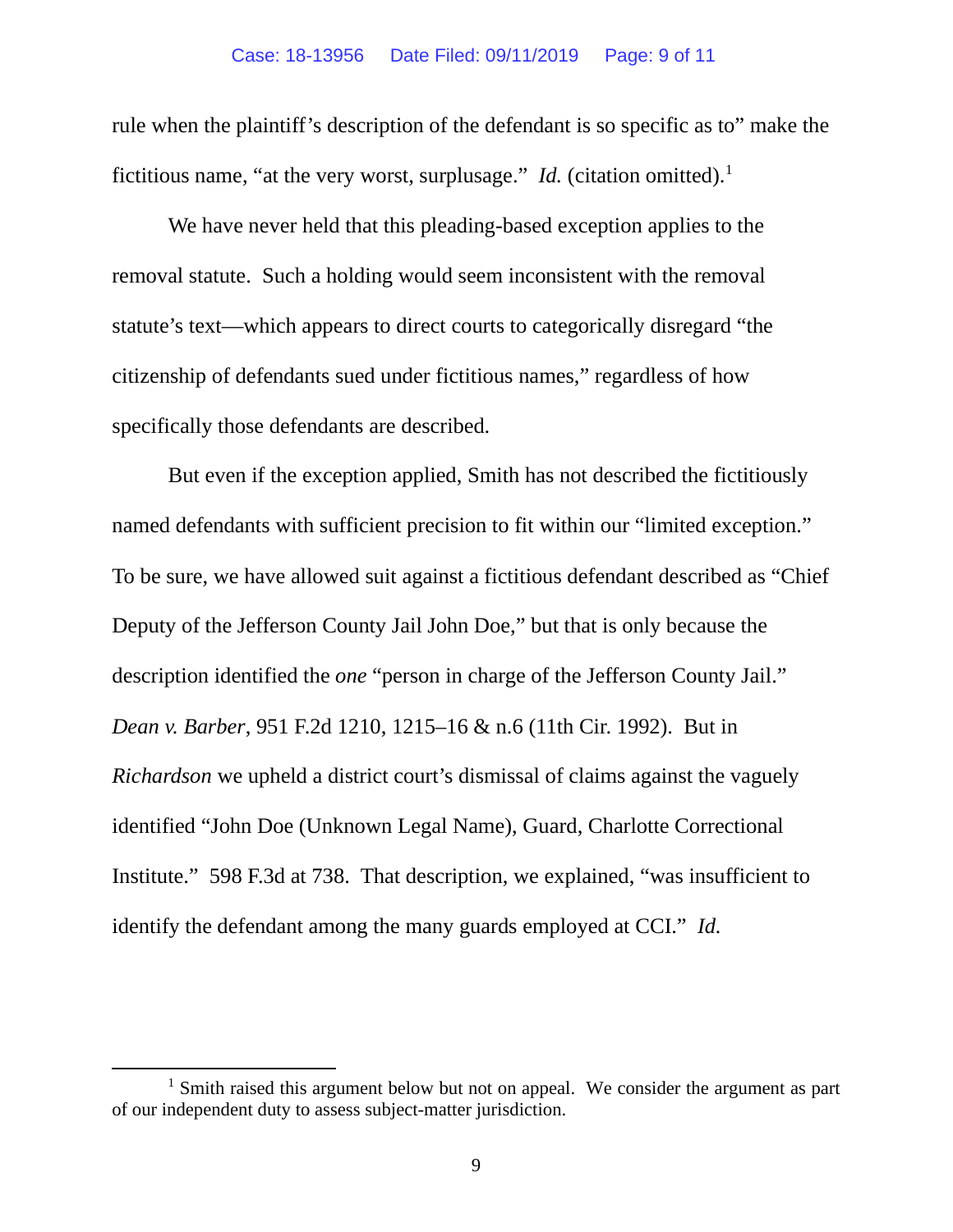#### Case: 18-13956 Date Filed: 09/11/2019 Page: 10 of 11

So too here. Unlike naming the person in charge of a jail, Smith's description does not necessarily pick out one Comcast employee. He identifies them as area supervisors, but that is like describing them as prison guards. He also uses vague, widely-shared characteristics by describing the defendants as white males. His other depictions—shaven or unshaven face, hair color, and jewelry usage—may well change from day to day. None of these descriptions, even taken together, are specific enough.

Nor is Smith's argument advanced by his citations to the Class Action Fairness Act of 2005 (CAFA) and *Dart Cherokee Basin Operating Co., LLC v. Owens*. CAFA has no bearing on this non-class action case. And in *Dart*, the Supreme Court held that a defendant need only plausibly allege that the case meets the amount-in-controversy requirement, a requirement that is not at issue here. *See* 135 S. Ct. 547, 551–54 (2014). Thus, the district court did not err in finding that it had subject-matter jurisdiction; removal was proper.

#### C.

We do not consider here the issues that Smith has abandoned. "[T]he law is by now well settled in this Circuit that a legal claim or argument that has not been briefed before the court is deemed abandoned and its merits will not be addressed." *Access Now, Inc. v. Sw. Airlines Co.*, 385 F.3d 1324, 1330 (11th Cir. 2004). This holds true for pro se litigants. *Timson v. Sampson*, 518 F.3d 870, 874 (11th Cir.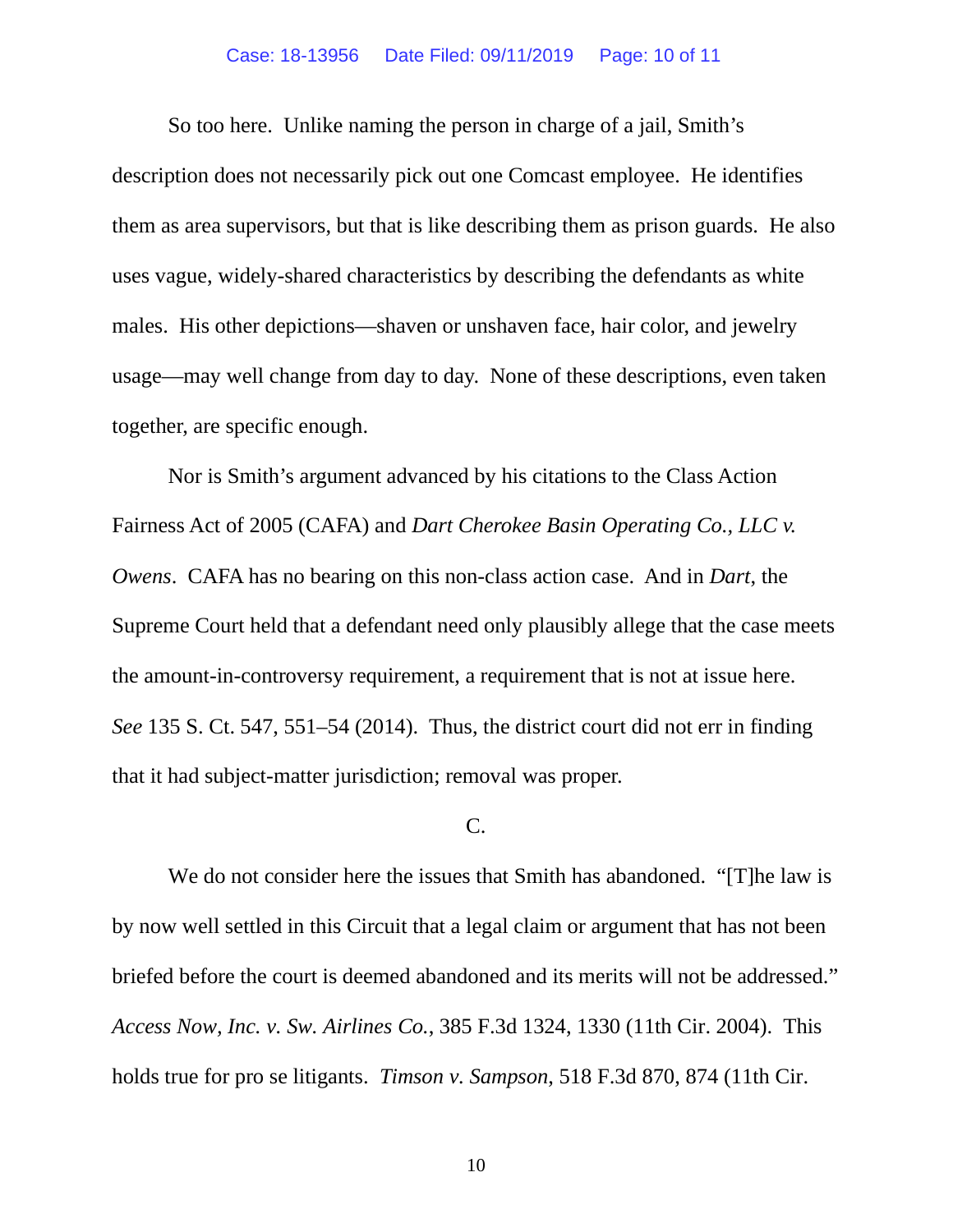2008). And an appellant who "makes only passing references" to an issue, "without supporting arguments and authority," has abandoned the issue. *Sapuppo v. Allstate Floridian Ins. Co.*, 739 F.3d 678, 681 (11th Cir. 2014). When an appellant abandons a challenge to the district court's grounds for dismissal, "it follows that the judgment is due to be affirmed." *Id.* at 680.

Smith did not offer any argument about the denial of his motion to amend, the dismissal of his complaint for failure to state a claim, or the denial of his postjudgment motions. Thus, he has abandoned those issues, and we do not address the remainder of the parties' arguments.

## III.

The district court's final judgment and post-judgment orders are **AFFIRMED.**